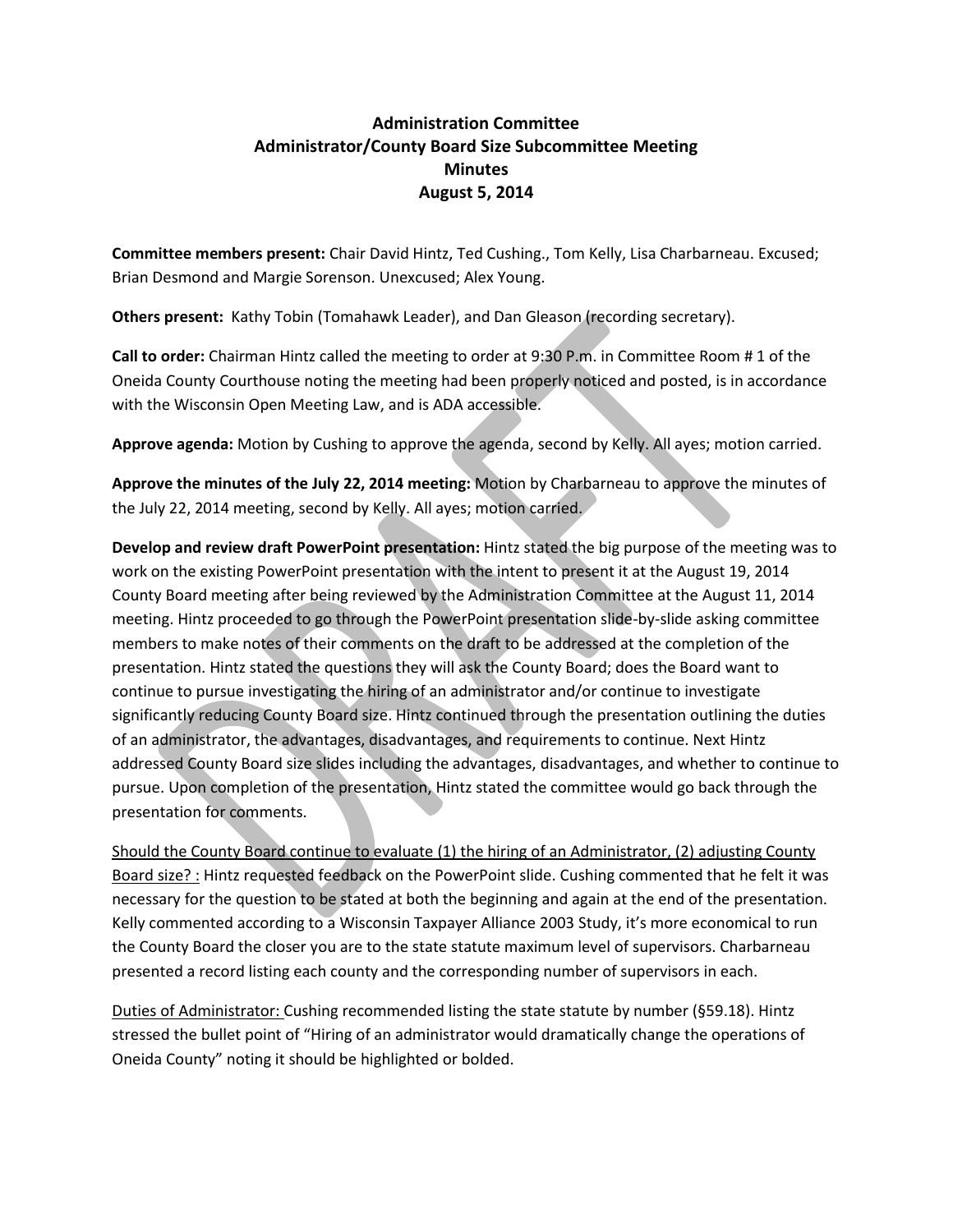Advantages: Kelly recommended adding "and strategy" to the "Elected officials allowed to focus on policy" bullet point.

Disadvantages: Cushing stated he believed that Oneida County ranks in the top 5 in the state in terms of economic and financial stability and suggested researching and potentially adding the fact to the slide.

Requirements to Continue: Hintz stated that this slide really pertained to both questions the argument can be made later that in his opinion, you cannot significantly cut the County Board size without an administrator. Cushing questioned the need for a survey noting, with all due respect to his constituents, most people will not have a sufficient understanding of the day-to-day workings of county government, so the survey would need to be unbelievable well prepared. Hintz agreed and commented that the public would need to be educated as to the role of an administrator. Hintz stated that if it is decided to continue to pursue the hiring of an administrator, a five or six member special committee disassociated with this committee would need to be formed. Kelly suggested the addition of 2 or 3 citizens to the special committee might satisfy the need for public input eliminating the need for the survey.

County Board Size: Hintz said the purpose of this slide was to state the difficultly in reducing the County Board size without the hiring of an administrator.

Advantages: Kelly stated that if the size was reduced to 9 then full time salaried people would be needed to man the committees. Cushing added all of the Milwaukee Supervisors have their own offices and staff. Cushing continued that even if have fewer supervisors and were more efficient, there would be less diversity of the Board.

Disadvantages: Hintz stated that he wanted to confirm with Corporation Counsel on how often the size can be changed. Charbarneau stated it was her understanding that it could be done once in that 10 year period, so if it were done now (2016 election) we wouldn't have another chance until the census data came out in 2022.

Continue to Pursue: Cushing commented that it was to the point and that he liked it. Hintz asked the subcommittee members for any additional comments or recommendations. Cushing commented that he felt as though the subcommittee had done what it was asked to do and there was enough information to for the committee to determine whether to pursue either question. Kelly asked about bringing an administrator from another county to address the County Board, however, Cushing noted that should be a charge of the new committee. Hintz asked if there would be any advantages to sending the presentation off to other counties for input and review. Charbarneau recommended sending it out to the 2 people the subcommittee previously talked about.

## **Future meeting dates:**

August 12, 2014 9:30 a.m.

**Future agenda topics:** Development of PowerPoint Presentation—rough draft to be taken to the August  $11<sup>th</sup>$  Administration Committee and back to this committee on August  $12<sup>th</sup>$  with finishing touches on the presentation for the August 19<sup>th</sup> County Board meeting.